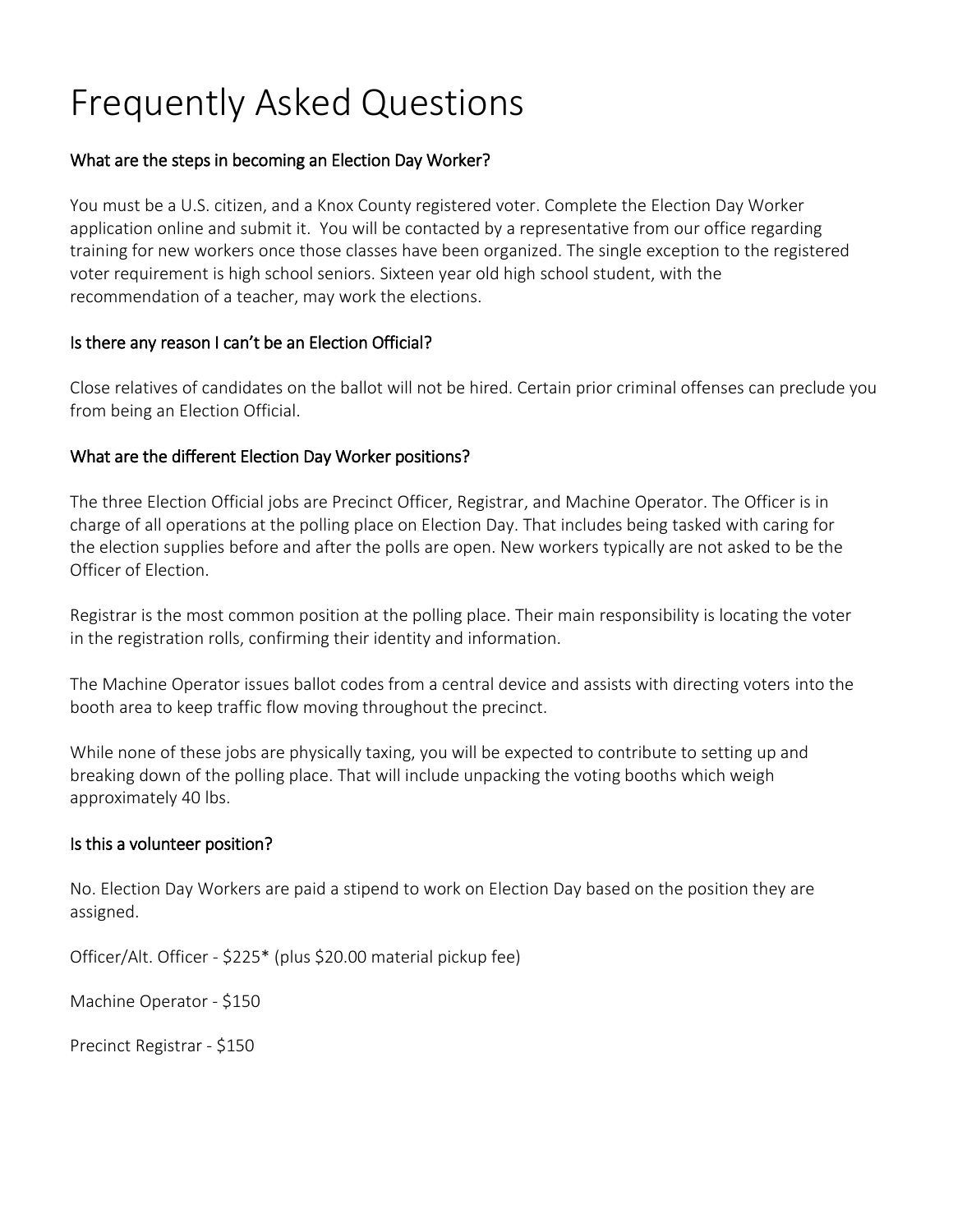#### What are the hours of work?

The polls are open in Knox County from 8:00 AM until 8:00 PM. All Election Day workers are asked to be at their assigned polling place at 7:00 AM on the morning of the election. The day ends after 8:00 PM or when the last voter has left the precinct. Additional time will be required for reconciliation, equipment tear-down and clean-up.

#### How will I know when and where to attend a training session?

Once we process your application, a representative from our office will contact you to schedule for training and future placement if you meet training certification requirements.

# Do I need the training class to be allowed to work?

Tennessee State law and the Knox County Election Commission require training for all Poll Officials before they are allowed to work. You must attend one (1) paid training class but there is an additional class if this is your first election.

# How much will I get paid for attending training?

All Poll Officials receive \$30 for completing a training session. If you attend class and do not work on Election Day, you will not receive payment for attending the class per Tennessee Election law § 2-4- 108(c).

#### What can I expect the day to be like when I am working?

Depending on the election, your day can vary from very quiet to very busy. Election Officials have to stay the entire day. Plan ahead if you have medication or other responsibilities that need to be handled during the day. Meals are handled differently at each precinct, so plan to bring food and drink for the day unless you are told by your officer that food is provided.

Political party affiliation plays a role in balancing the workforce at each precinct. We must attempt to keep the parties as equally represented as is practicable. However, once on the job, you must attest via oath that you can put bias aside, and impartially fulfill the duties of an Election Official.

# If I've applied previously as an Election Day Worker, should I apply again?

As long as you are an active Election Day Worker, you do not have to apply again. If you have worked the polls on Election Day in the past, your record will remain active. If you want to make sure, you may call our office at (865) 215-2480 and we will be more than happy to answer any of your questions.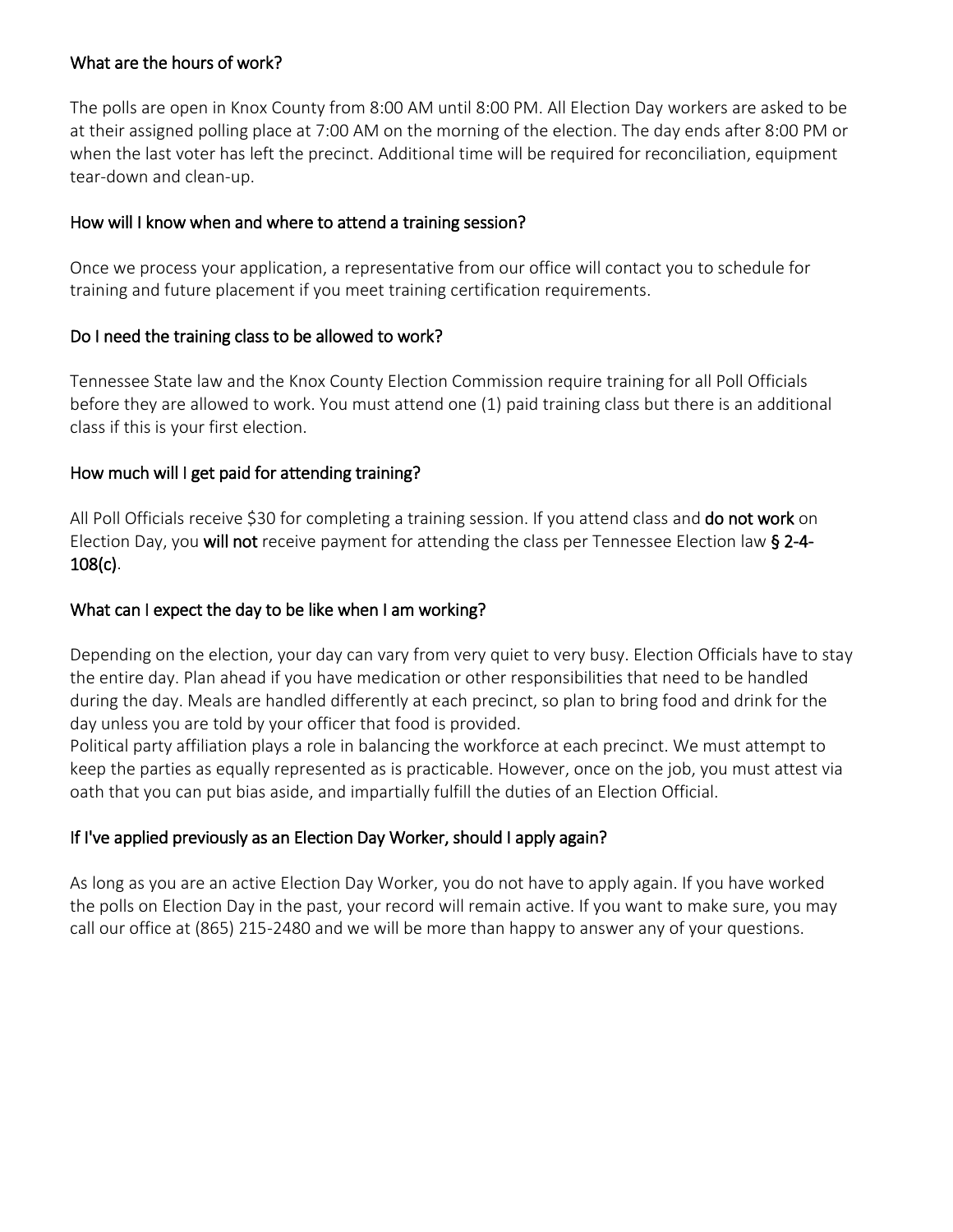

 **Knox County Election Commission** Room 229 300 Main St. Knoxville, TN 37902 (865) 215-2480 Fax (865) 215-4239 **www.knoxcounty.org/election**

# **Election Official Application**

| Name<br>Last    | First                                                                                                                                                                                                                                                                                                                                                                                                                                                                                                                                                                        |       | M.I.       |
|-----------------|------------------------------------------------------------------------------------------------------------------------------------------------------------------------------------------------------------------------------------------------------------------------------------------------------------------------------------------------------------------------------------------------------------------------------------------------------------------------------------------------------------------------------------------------------------------------------|-------|------------|
|                 | Address and the contract of the contract of the contract of the contract of the contract of the contract of the contract of the contract of the contract of the contract of the contract of the contract of the contract of th                                                                                                                                                                                                                                                                                                                                               |       |            |
| Street          |                                                                                                                                                                                                                                                                                                                                                                                                                                                                                                                                                                              | City  | <b>ZIP</b> |
|                 |                                                                                                                                                                                                                                                                                                                                                                                                                                                                                                                                                                              |       |            |
| $Mo$ /Day/ $Yr$ | Date of birth $\_\_\_\_\_\_\_\_\$ Social Security # $\_\_\_\_\_\_\_\_\_\_\_\_\_\_\_\_\_\_\_\_\_\_\_\_\_$                                                                                                                                                                                                                                                                                                                                                                                                                                                                     |       |            |
|                 |                                                                                                                                                                                                                                                                                                                                                                                                                                                                                                                                                                              |       |            |
|                 | Political Party – Check one: Democratic Republican Independent<br><b>Employment Status</b><br>Employer or previous employer (if applicable)                                                                                                                                                                                                                                                                                                                                                                                                                                  |       |            |
|                 |                                                                                                                                                                                                                                                                                                                                                                                                                                                                                                                                                                              |       |            |
|                 | <b>References</b><br>List two people who have knowledge of your character or ability (employers if applicable)                                                                                                                                                                                                                                                                                                                                                                                                                                                               |       |            |
|                 |                                                                                                                                                                                                                                                                                                                                                                                                                                                                                                                                                                              |       |            |
| Name            | Address                                                                                                                                                                                                                                                                                                                                                                                                                                                                                                                                                                      | Phone |            |
| Name            | $2.$ $\overline{\phantom{a}}$<br>Address                                                                                                                                                                                                                                                                                                                                                                                                                                                                                                                                     | Phone |            |
|                 | Have you ever served as an election official?<br>Are you able to work from 7:00 a.m. to 8:30 p.m. on Election Day?<br>Do you have reliable transportation?<br>Are you willing to travel outside your precinct to work?<br>Have you been convicted of, or plead guilty to, a crime which is a felony? _________________________<br>Do you work for Knox County other than Knox County Schools? _____________________<br>I understand that if appointed as an election official, I will be required to attend a training class held by<br>the Knox County Election Commission. |       |            |
|                 |                                                                                                                                                                                                                                                                                                                                                                                                                                                                                                                                                                              |       |            |